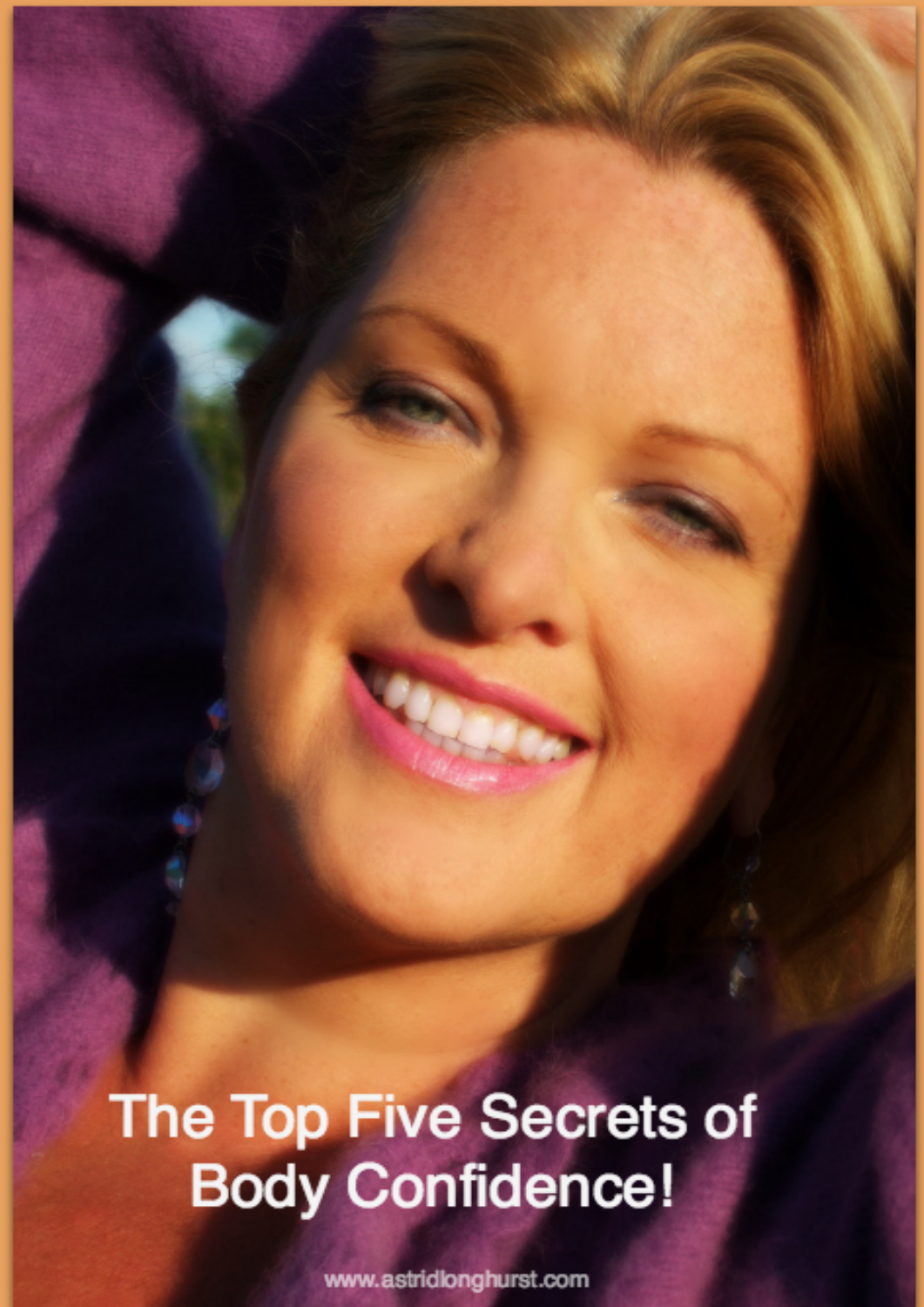Copyright ©2020 Astrid Longhurst.

Founder & Director of The Institute for Body Confidence Coaching

All rights reserved. No part of this publication may be reproduced, stored in a retrieval system, or transmitted in any form or by any means, whether electronic, mechanical, photocopying, recording or otherwise, without prior permission of the author. Please do not give away, publish on a website or in a newsletter or sell without permission of the author. You have permission to make as many printed or backup copies as you desire for personal use only. Thank you for respecting the hard work that went into creating this document for your education and enjoyment.

This edition was first published in March 2017 in the Republic of Ireland & updated 2020 by Astrid Longhurst

www.instituteforbodyconfidencecoaching.com

# DISCLAIMER

The techniques and advice described in this book represent the opinions of the author based on her training and experience. The author expressly disclaims any responsibility for any liability, loss or risk, personal or otherwise, which is incurred as a result of using any of the techniques or recommendations suggested herein. If in any doubt, or if requiring medical advice, please contact the appropriate health professional.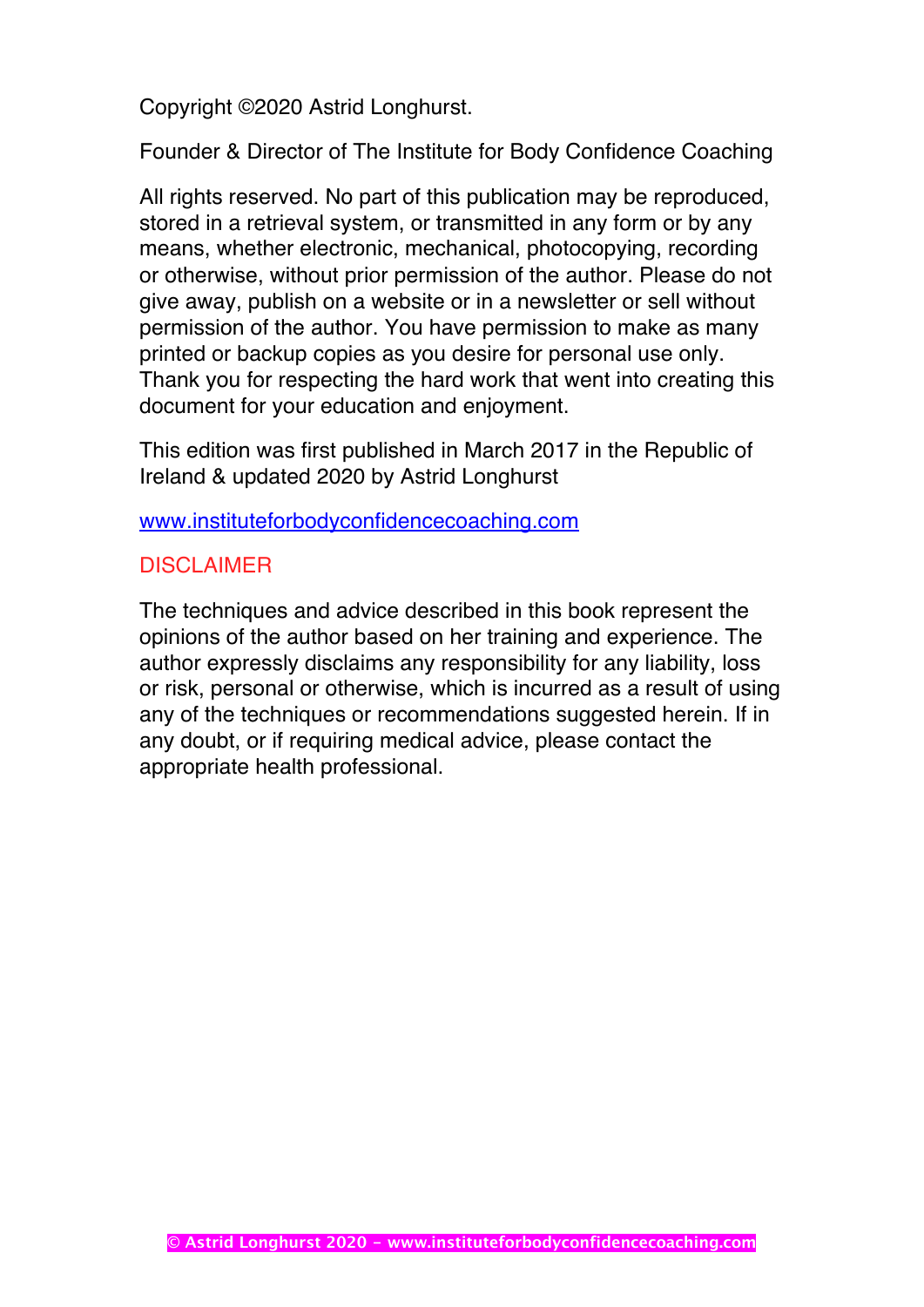# **Five transformational steps to body confidence The top five secrets to Body Confidence**

## **By Astrid Longhurst**

**Founder & Director of the Institute for Body Confidence Coaching Body Confidence Coach/Author/Master Energy Medicine Movement Coach**

Feeling good about you is a conscious choice. If you feel negative about your body in any way it may be a clue to look at the beliefs you have about yourself and if they support or undermine your feelings of confidence. Making peace with your body and fully embracing who you are invites you to embark on a journey of self-discovery. At the heart of the journey are the two most profound and potentially transformational questions you can ask yourself. These are:

- Who are you?
- What is the meaning you give to your life

The paradox of being body confident is that it isn't about having the "perfect" body or conforming to a specific body stereotype. True body confidence recognizes that your body is where you live and that YOU are not your body. The "real" you has a body through which you are able to experience your life. Once you begin to make this mental and emotional (even spiritual) shift, your perceptions, actions, behaviours and attitudes about your body transform. My own beliefs are that whenever we suffer over (or with) any part of our body we are being asked to deeply connect and fall in love with ALL of who we are. The search for body confidence is the quest for the deepest love of all – our own! We can take steps to transform our body from the outside in. We can have our bottoms lifted, our breasts augmented, our tummies and thighs drained of excess fat. However, the one thing that surgery can never do is transform the *eyes* of the person who is looking in the mirror.

## **Your body – your home!**

Our body is where we live. It is our home through this lifetime. When you come into this world you are naturally and fully in love with your body. There is no separation. No thought that tells you that you don't match up or aren't good enough. As a baby you have no awareness of whether your body is too small, big, heavy or light. You are just completely fascinated by this amazing body that you have been born into. Your earliest days are spent exploring your fingers and toes and every movement you make brings more delight and pleasure! It is only later, as we grow into the families and culture of our times that we begin to feel separate from our true self. As we begin to notice that there is a world that is *not* our body, we begin to embody more of this external way of being. We are soaking in every opinion, belief and story from our immediate family about who we are and whether we are okay. We may be told certain things about our body or watch how other people in our family treat and value their *own* bodies. We are learning what it means to have a body and whether our body is acceptable, lovable, valuable and good enough just as it is. Instead of being delighted by our toes we now may look at our toes and compare them with *other* toes. Where we find a difference we may conclude (if our messages from our environment have been overtly negative) that our toes aren't good enough or pretty enough as our friends toes.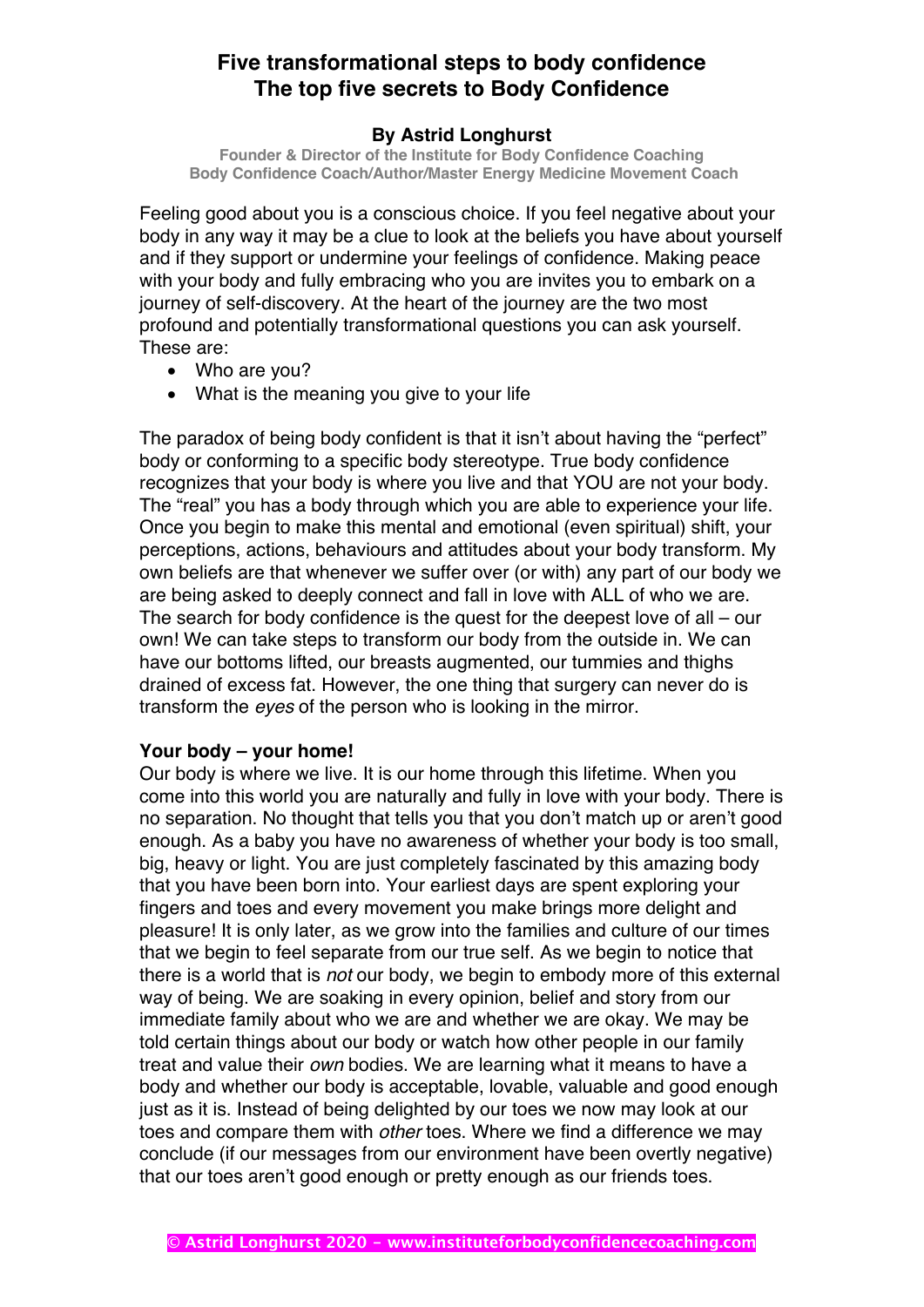Whenever and wherever we have received a judgment or criticism of our body, we become a little more disconnected from it. When this is extreme, it can lead to feeling that we never fully live in our body and exist about two feet from it. This feeling of body disconnection may also come as a result of early trauma in our lives, be it emotional, sexual or physical. We may always feel as if some part of us is missing or that there is emptiness or a void within. As we grow up we may seek to feed this void or separateness in ways that either make us feel better for a short while or completely numb us out so that we don't have to be fully present to how we are feeling. Food, alcohol, toxic relationships, overwork, body dysmorphia, eating distress, addictions of all kind may surface here.

#### **The key secret to Body Confidence is getting back into your body!**

If separateness keeps you away from feeling good about yourself, your life and your body, then fully inhabiting your body brings you "home!" We have wandered for far too long away from the beauty of our being. We may have spent what seems an eternity looking for ways to make us feel loved, acceptable, comforted, valued and safe in this world. We may have tried to find this in the arms of other people or in the hundreds of chocolate bars we have consumed. We may have sought its presence in the hours of endless exercising or the latest fad diet or body treatment that has hit the market.

Ultimately all of these things may have brought you pleasure for a short amount of time. However, it is usually a temporary respite and sooner or later the old feelings, beliefs and doubts will reassert their old body story. As we travel on this pathway home to our body and feeling safe and happy in the skin we're in, we begin to recognize what hasn't worked and we begin to enquire and get curious about what *will*. It is in these moments that you may begin to move a little *closer* to the real truth of who you are. This is exciting because it means that you are beginning to *inhabit* your body instead of inhibiting it or judging and condemning it. You may want to find out more in the body confidence coach certification-training programme that I teach. Please visit www.instituteforbodyconfidencecoaching.com This is where the seeds of change and transformation are sown. The course takes you through the seven core body confidence modules. The first module is about the mental body as it is here that you can begin to rewrite a new body blueprint and create a new body story that empowers and enriches your life! Read on to discover how your mental body shapes how you feel about your actual physical body and how you can change it!

#### **The body in your mind**

There is a saying that we get more of what we focus on in life and this appears to be true especially in body image psychology. Essentially it is our *focus* that determines what we will make part of our lives and it is our beliefs that direct this focus. When the beliefs we have about ourselves are negative, it is as if we are running a computer program in our subconscious mind that says go out and create everything you possibly can to support this belief. Our brain will pick things out of the environment that match the beliefs we have and bring those things to our attention, discarding the input that does not match. Our feelings and behaviour then also act accordingly.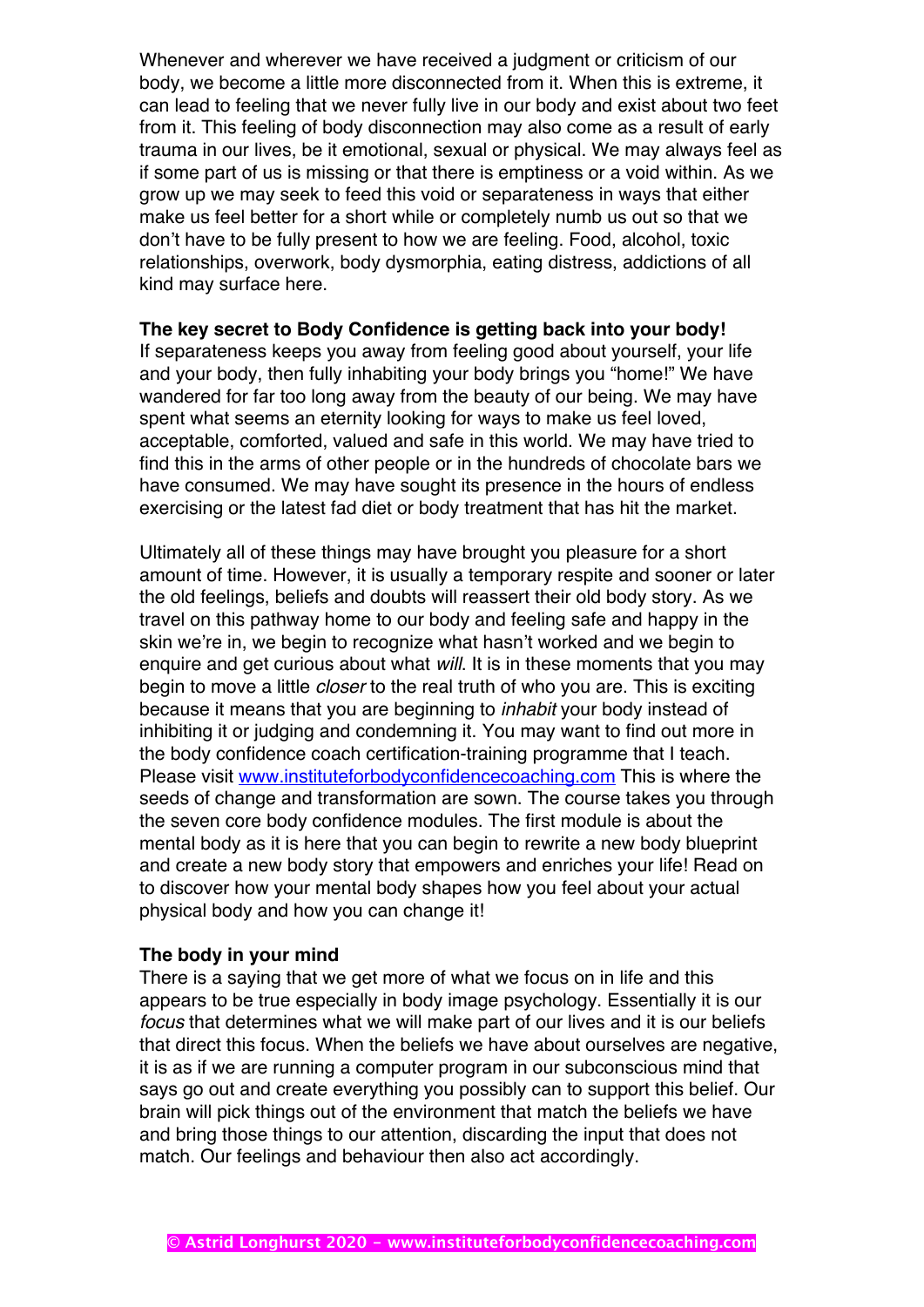More power is added to this state of being in that every time we notice something that fits our belief, we believe it even more, and it becomes like fact. One of the most interesting things about working with body confidence issues is the fact that the body and the mental image or "story" that the mind has about the body don't align. When you look in the mirror you may not even be seeing the *physical truth* of your body. You may be "seeing" a lifetime of being compared to your sister or best friend. You may "see" and feel unkind words or criticisms about your shape and size. Everything that you have ever learned about yourself and your body is reflected back to you through the filters of your mind and in particular your subconscious mind. Very often the image you see is a *constructed mental picture of the past* projected onto your present physical form. The following five tips help you to become aware of when and where you may be not seeing the *truth* of who you really are. By beginning to become more *conscious* about how your mind is shaping your beliefs and feelings about your body, you are able to change the old "story" and move into the real and authentic you.

# **Use these five-body confidence-boosting tips to change your beliefs and feel great about you!**

1. **Become aware of the "inner critic" in your mind.** This is the internal dialogue that you have with yourself. It is the tiny voice in your mind that sees fit to make a running commentary on all that you do. It is the voice that criticizes, judges, scolds, puts you down, is unkind, selflimiting or down right rude. The key thing to be aware of is that this critical voice *isn't you*. It is a recording of everything you have "learned" about yourself from the day you were born up until around the age of seven. Think of it like an old recording that has just been left to play again and again. Once you can become aware that this voice is simply the past repeating itself in the form of old worn out judgments, beliefs, attitudes and imprinted events and feelings, you have the opportunity to change it. This is powerful because it means that you are able to press, "stop" on the recording and then begin to record a new, more positive programme of beliefs, attitudes and behaviours.

Your subconscious mind retains everything that you experience in your life, from the very beginning of your life. It is a mixture of both positive and not so positive inputs. We all "download" the story of what it means to belong in the family we were born into and its own personal 'rules", beliefs and attitudes. The key thing to remember is that the thoughts that prevent you or stop you from feeling good or doing the things you love were never yours! They didn't belong to you. They were simply fears, attitudes and "stories" of your family of origin, the environment you grew up in and also the cultural beliefs of the time. Wherever you have experienced a block or fear you simply know that this area of your life wasn't supported by strong positive beliefs. For example, you may be brilliant at generating an income and coming up with endless creative ideas, however you may find yourself struggling with relationships. If you were to look at your family history, you may find that money and creative ideas came easily, however there were always issues with relationships. In my own family "story" creativity was highly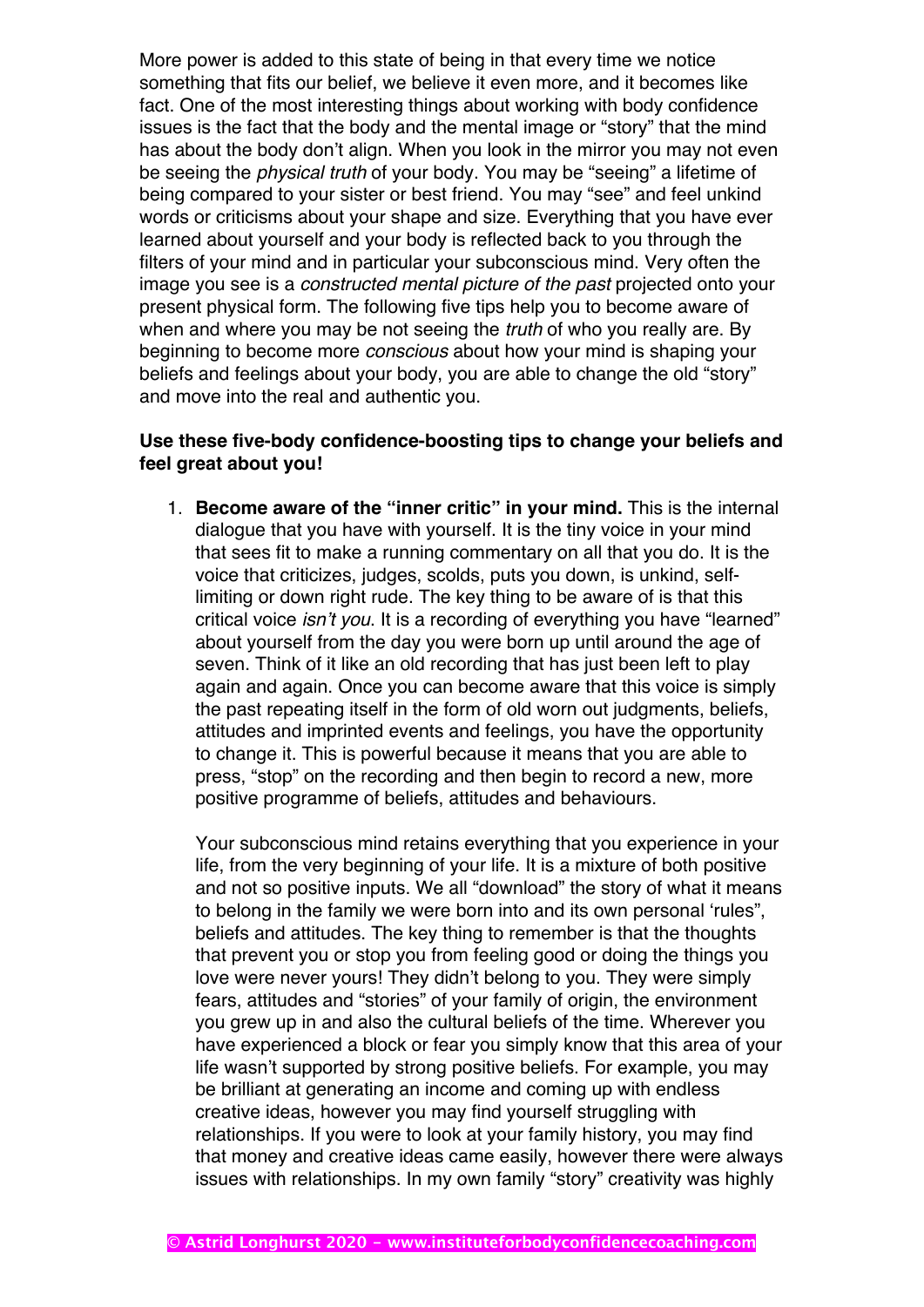valued and came easily to both my sister and I. However, there was a huge fear and judgment about weight and size mixed together with early family trauma when my father died at the age of thirty-five. I know that this early upbringing, fear, loss and grief shaped both my sisters and my own relationship with ourselves, our body and with life! Whilst we both excelled creatively, we both also struggled with addictions and feeling disconnected from our bodies.

#### **How to understand the language of your inner critic**

Once you are aware of the kind of things you are saying about yourself you can take steps to change them. The "inner critic" often hides behind things like "*should's*" "*must's*", and "*ought's*". For example, "You *should* look like the models in the magazines" or "You *must* lose weight in order to be happy, fit in, be a *"perfect"* person etc " It also loves to compare and will use this to *order* you to "shape up or ship out!" Any time you are aware of only giving yourself two options to choose from it is usually your inner critic or voice from the past at work. The messages from our past are heard (or experienced) in different ways for every single person. Being aware of how you "talk" to yourself (or listen to the inner negative self talk) is key in really understanding the language of your old programmes and conditioning.

**Ask yourself this question to help you understand your own "inner critic's" dialogue:**

• What is the tone like of your inner critic? Is it soft and seductive or loud and demanding? Does it whisper incessantly to you or does it get angry and cross with you? How does it get you to do what it wants? In what ways do you agree to believe the negatives or self-limiting thoughts?

I recognized the fearful voice of my mother replaying in my own head whenever I wanted to do something new or change something I was doing. She would always respond with the comments of "Do you think you should? What if it doesn't work?" I had previously thought that this was my own belief and fear and felt liberated when I realized that this didn't belong to me. It was my mum trying to keep me safe and not wanting me to take any risks that might not work. This understanding was huge in my own healing and transformation!

**What is the character of your inner critic? Have a look at the following "identities" that the inner critic can take on and see which are applicable to you. Your inner critic may have more than one identity but one may be stronger than the others.**

**How does your inner critic get you to obey its commands? What is its primary identity?**

• **The Guilt Tripper!** Do you feel guilty about doing things for yourself first? The voice and story of the guilt tripper makes you believe that you should *always* put others before you and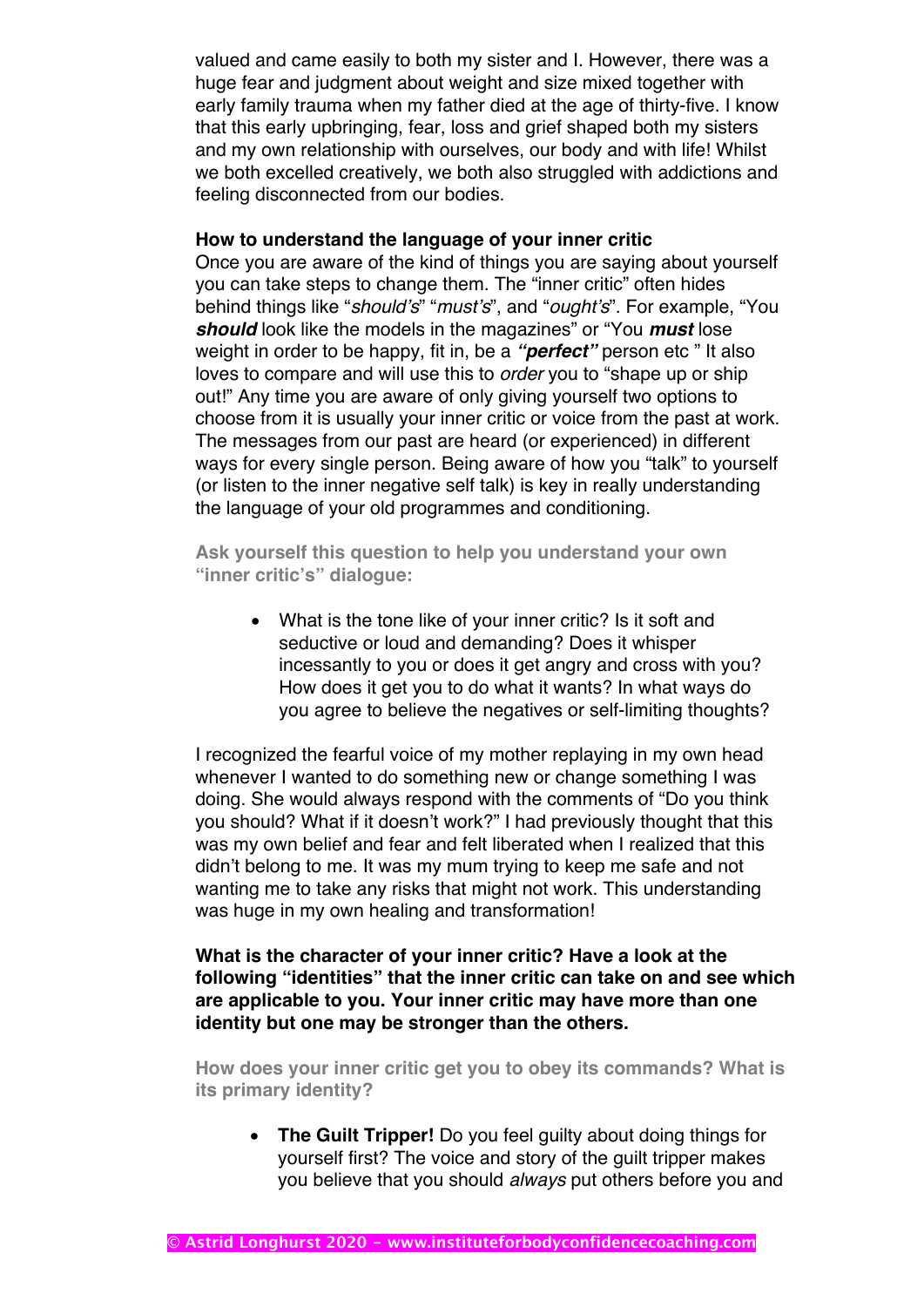that you are "bad" or "selfish" for looking after your own needs first. The guilt tripper identity will often feel shame or embarrassment about looking after his or her own needs. In extreme cases it may mean that a person negates much of their life in favour of meeting another's needs or desires. They may seek to go out of their way in order to make someone else happy or facilitate another person, however they woefully neglect themselves. The guilt tripper may bring along with it great undercurrents and feelings of resentment and anger. Underneath the feelings of guilt that you *should*  be doing what someone else wants is often huge resentment. This in turn often adds into even *more* feelings of guilt. The message is often heard internally as "I *shouldn't*  be feeling angry about helping my mother, neighbour, work colleague or friend. I'm such a mean person to feel this way." I always remember being told that I was selfish and a spoilsport when I didn't want to get up and entertain my family with what I was learning at ballet class. My mum was proud of me and wanted to show me off, however, I usually felt mortified at the thought of "performing" to my aunts, uncles and cousins! I usually gave in and danced for them but never really enjoyed it. Ask yourself who does this identity belong to? Where have you been aware of feeling guilty if you didn't do what was expected of you?

- **The Comparer – mirror, mirror on the wall, who is the fairest of us all?** The voice of the comparer is the voice of never being good enough as YOU! Other people will always be better, greater, happier, more successful or worthy? The comparer tells you that no matter what you do or how far you go, someone else will have done it better than you. You may have been aware of people in your immediate family either comparing *themselves* with others or pointing out how wonderful your friends were. Society and schooling often reinforces the message of the comparer by its exams, tests, reports and competitive activities. The comparer often makes you feel as if it's pointless to try or even bother as what you do will never match up or be good enough! Where has this appeared in your family history/schooling/community?
- **The High Achiever!** This one can be confusing for many people because being a high achiever is often seen and promoted as a positive trait. However, when this is out of balance it can lead us into endlessly searching to be better and better without full acknowledgment of what we have achieved. This is often seen where someone may have achieved a high result in an exam or has made some huge changes in their life. Although they may have achieved great success, they continue to focus on what they *haven't* done or achieved. The person who gets 98% in an exam feels frustrated and disappointed that it wasn't 100%. The person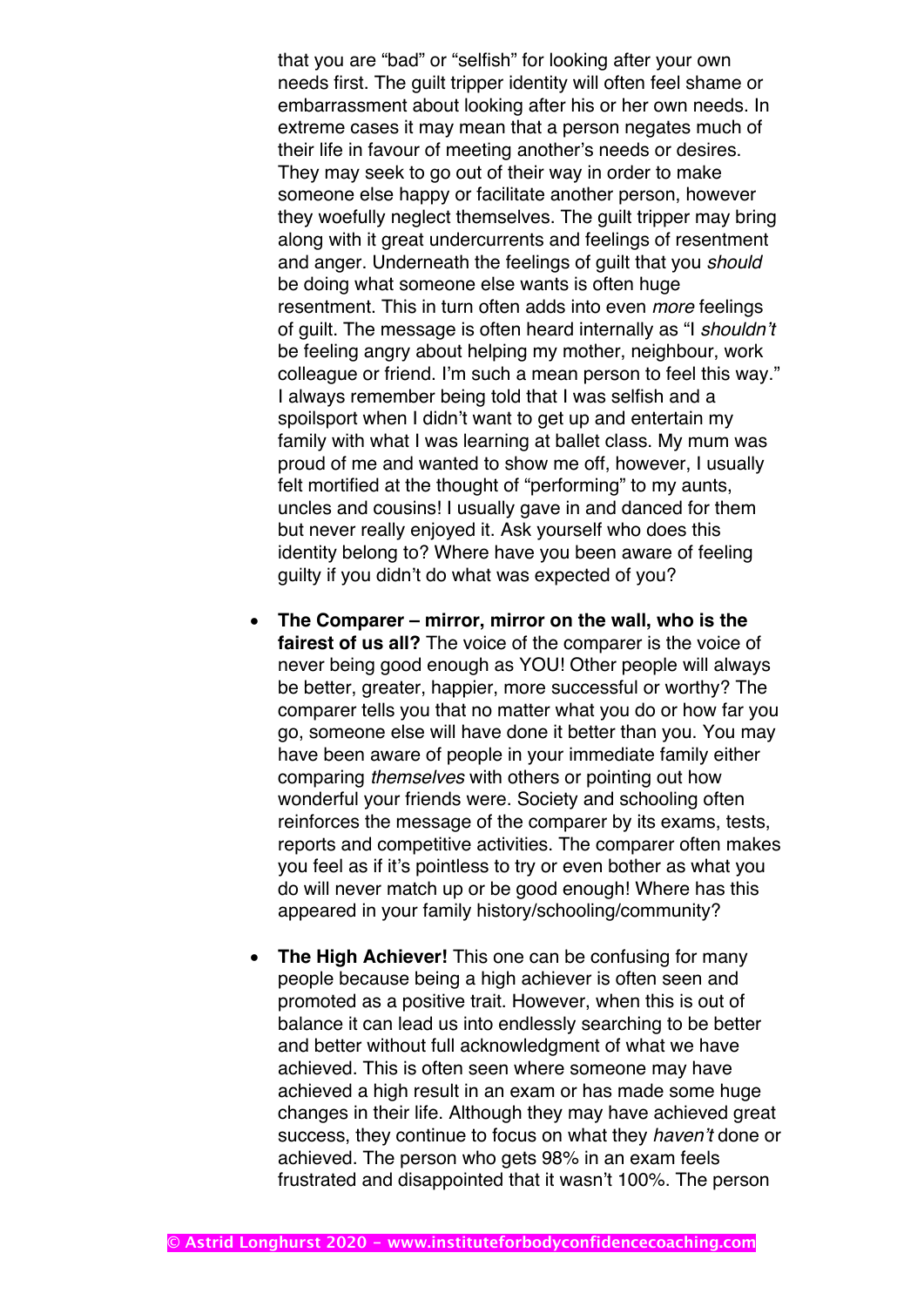who loses eight pounds in a month may feel desperate because she/he didn't achieve their goal of ten pounds! The voice of the high achiever is never fully satisfied with where they are. They constantly focus on what *wasn't* achieved or done well; never fully seeing or congratulating themselves on all of the things that they did beautifully! The problem with this is that you never fully *have* your life. Any achievements are brushed away along with compliments because in the high achiever's mind, they haven't yet reached their ultimate goal and so nothing else counts! There is a sense of not fully owning who you are and therefore this then prevents you from giving to someone else or yourself. We can't give what we don't have.

- **The Procrastinator**. This inner identity hides behind fear and a disbelief in your own capabilities. There are many reasons for putting things off. It may be because you really *don't* want to do them. It may be because you feel that you're not *able* to do them. It also may be because if you start to do the things you've promised yourself to do, you will change. There can be a great deal of *fear* in how others will respond to you if you change in some way. Sometimes it feels easier *not* to take action because we can then stay the same as we've always been and, in that sameness, there is security and knowing. Procrastination is a buffer and an excuse for never living your authentic life. It always gives you a let-out clause. If you don't do something then you can't be judged. If you don't try then you will never know if you could have succeeded. You will also never have to address the possibility that things didn't work out in the way you wanted them to. Fear and doubt are behind procrastination. Procrastination is often disguised as laziness. You may hear people say that they're too lazy. However, this laziness often only shows up in the things that they are not certain about or feel fear about doing. For example, you may keep putting off writing that book that you've been talking about for years, but have no problem in helping someone else achieve their dreams! When you hear the voice of the procrastinator in you, it is time to make a tiny, baby step into what you are putting off or delaying. Just doing this signals that you are willing to change and begins to steer a course in the direction you want.
- **The Perfectionist.** The perfectionist is similar in many ways to the high achiever. The main difference is that the perfectionist will put off doing things until they are "perfect" or the timing is "just right!" The high achiever will always look for what *hasn't* been accomplished or achieved whereas the perfectionist will wait for things to be *perfect* before they even begin! Perfectionists are always engaging in some form of waiting. This inner voice will try to persuade you not to begin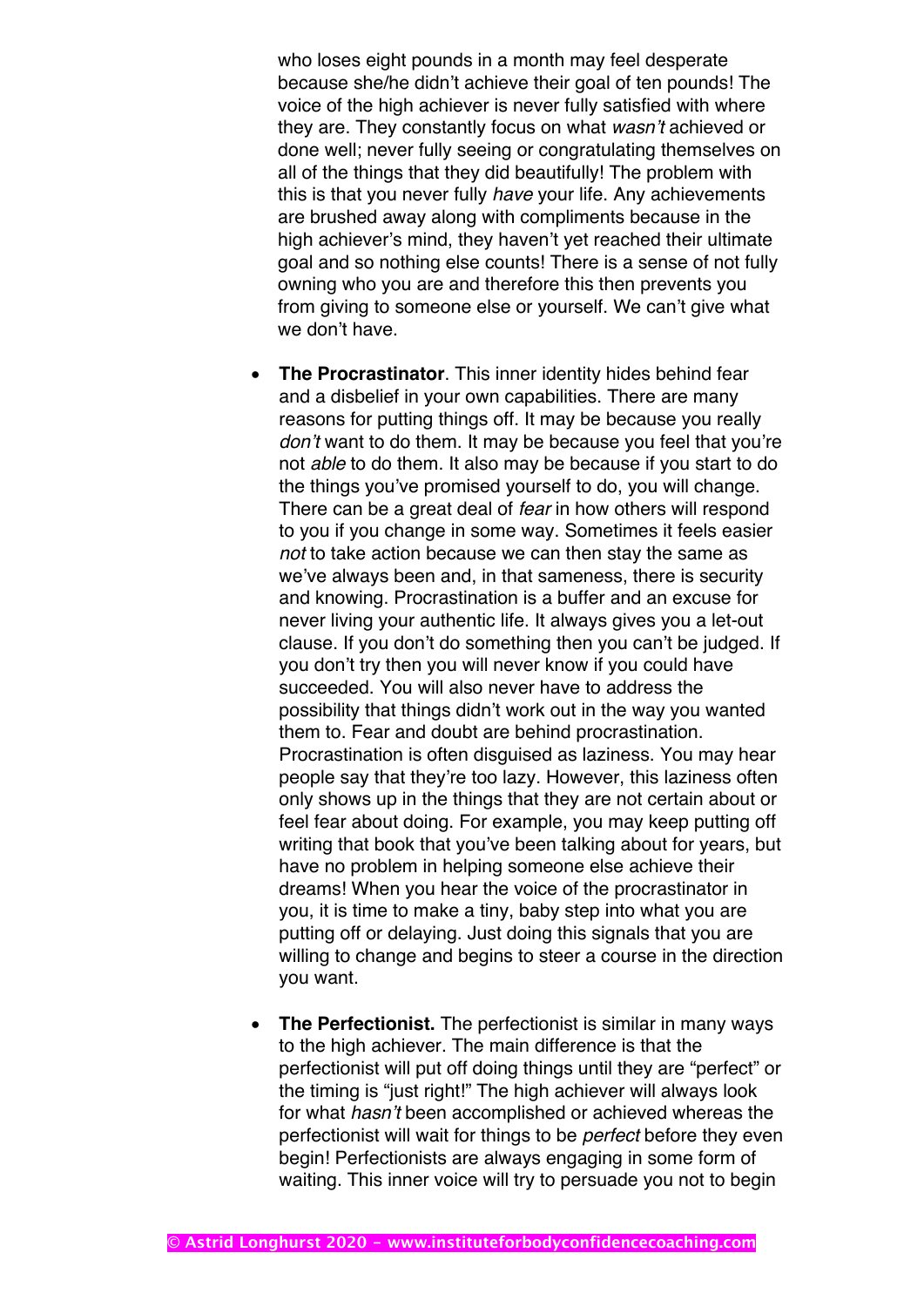unless everything is exactly right. It causes you to wait on the sidelines of your life waiting for everything to line up in perfect order before you make your move! Fear of getting it wrong is behind the perfectionist. In terms of body confidence, the inner voice is often heard as saying things like, "*When* I've lost weight, or *when* I look better, or *when*  I've toned up…. I'll take that course, apply for that job, get involved in a relationship etc." The perfectionist keeps you feeling as if your life is on hold. You may feel a sense of waiting for your life to begin.

- **The Worrier (of what others think)**. This is a huge one! It can often be easily identified in early childhood as the voice of what others may think or say about you. The worrier is often the internalized voice or "stories" of other people. The worrier is full of fear about truly shining or standing out in any way. It seeks safety and does this by trying to conform and shrink any ideas, creativity, longings or callings you may have. It's not bad – it's just scared! The pointing finger is the symbol of the worrier. Whenever you project your mind into the future and find yourself saying, "what if?" the worrier is usually at work. It doesn't trust that all is well (and will be well) and seeks to look at every single possible thing that *could* go wrong in order to be prepared for any eventuality. The body worrier may say things like, "What if no one will like you if you lose weight?" It will often coerce you to eat when you're not really hungry by convincing you that it's rude not to join in, or that others will reject you in some way. One of the best ways to speak to the inner worrier is to imagine that she (or he) is a very small child who is frightened of taking the next step. Use comforting, soothing and reassuring words to comfort and calm this small child.
- **The Realist**. The realist inner critic is often the most difficult to confront because the reasons and 'excuses" it comes up with are often completely plausible (or appear that way). It uses "reality" to stop you from even starting a new idea or moving forward. For example, you may have a wonderful idea but you hear the critics voice saying things like, "But that's not realistic or that would never work etc.?" You will often be aware of your realist critic as saying things like, "In reality that won't work, or you've got to be realistic!" In terms of body confidence or feeling wonderful about yourself it may say things like, "Everyone feels bad about their body, or it's not possible to love yourself" or even, "who do you think you are to feel great about you?" It seeks an even playing field born out of keeping yourself in a more mediocre way of feeling and being. The inner critic of the realist is often afraid of taking risks, preferring to stick to the tried and tested "norms" of the mainstream. It tries to convince you that the only way to live is how others have lived before you.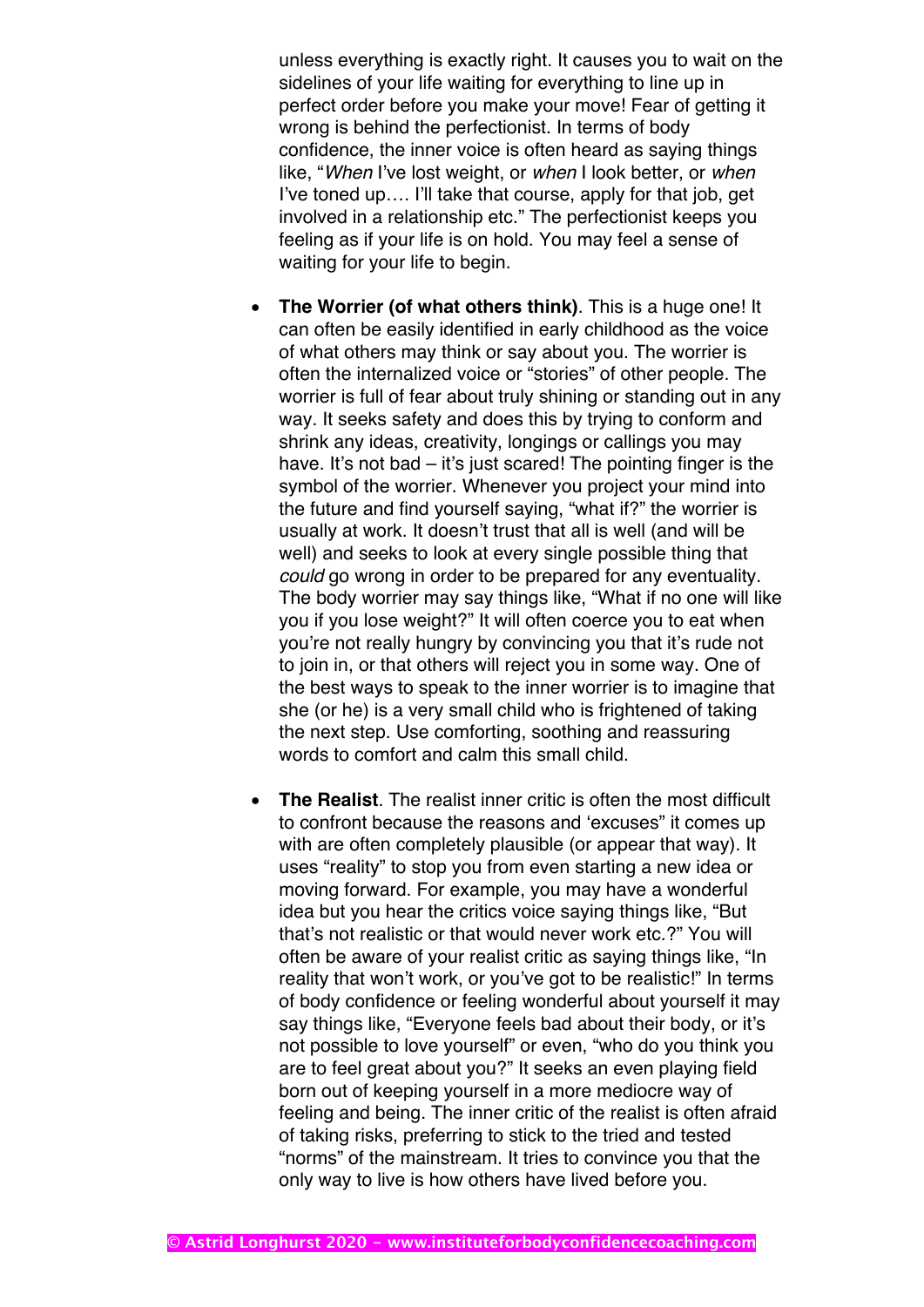Getting to know your own critical or self-limiting programmes from the past means becoming more conscious of how you stop yourself from doing what you want. As soon as you are aware of the limiting voice you are able to communicate with it by talking back.

- 2. **Talking to your inner critic!** Feeling great about yourself and happy in your body simply comes down to a choice that you continue to make day after day, moment by moment. Challenging your inner critic is *essential* for making these changes. If you allow that inner judgmental voice to rule you without it being challenged, you will continue to *feel*  how you have always felt and repeat your old patterns of behavior. Imagine that the critical voice is simply an old CD that continues to play on repeat. Whenever you challenge this voice in your head it's as if you are scratching the CD. It doesn't play so well. The more times you make dents and scratches on this CD the more it is unable to play out the old "song." You do this by refusing to let these critical or selflimiting, unkind thoughts go unnoticed. Challenge the thought as soon as you are aware of it by asking the question, "Is this really true about me? The key is to answer from your heart – not your head. Go into your heart, close your eyes and ask yourself if it's really true that you're not good enough or that you can't shine. Ask your heart if it's true that everyone else is better than you or that you can never match up to others. Your heart knows the *real* truth about you. The voice of your heart will never lead you astray. It will also never be unkind. It can't be because the whispers of your heart are the whispers of your soul. Your subconscious mind may throw up a lot of answers to try to maintain it's old belief. Your head may try to argue with the truth of your heart. All you need to do is just go deeper into your heart. Breathe gently, deeply and fully into your heart and keep asking the question, "Really? Is this really true about me? Do I really believe in the core of my being what these critical thoughts are telling me?" The answers are always "No!" If you keep coming up with a "Yes" answer then you need to spend more time in the truth of your heart and allow it to open a little more. Trust it – it will!
- **3. Re-program your subconscious mind with new beliefs.** As you listen to the truth of your heart it is important that you begin to follow and align yourself with this truth and inner knowing about the real you. You do this by simply noticing when the old CD starts to play again with the old thought or judgment and you answer it back gently and firmly. You do this by saying, "Thank you for the thought, however it's not true. What's true is… (and then you add in what the truth is about you and what you desire). For example, if you think that you should be thinner in order to be happier or loved, you may say, "Thanks for that thought, but that's not true about me. I am just right the way I am. I am lovable just as I am and this makes me feel happier, and very peaceful!" This may feel very odd at first. Your mind may act up by saying "But you know you don't really believe that!" This doesn't matter. What's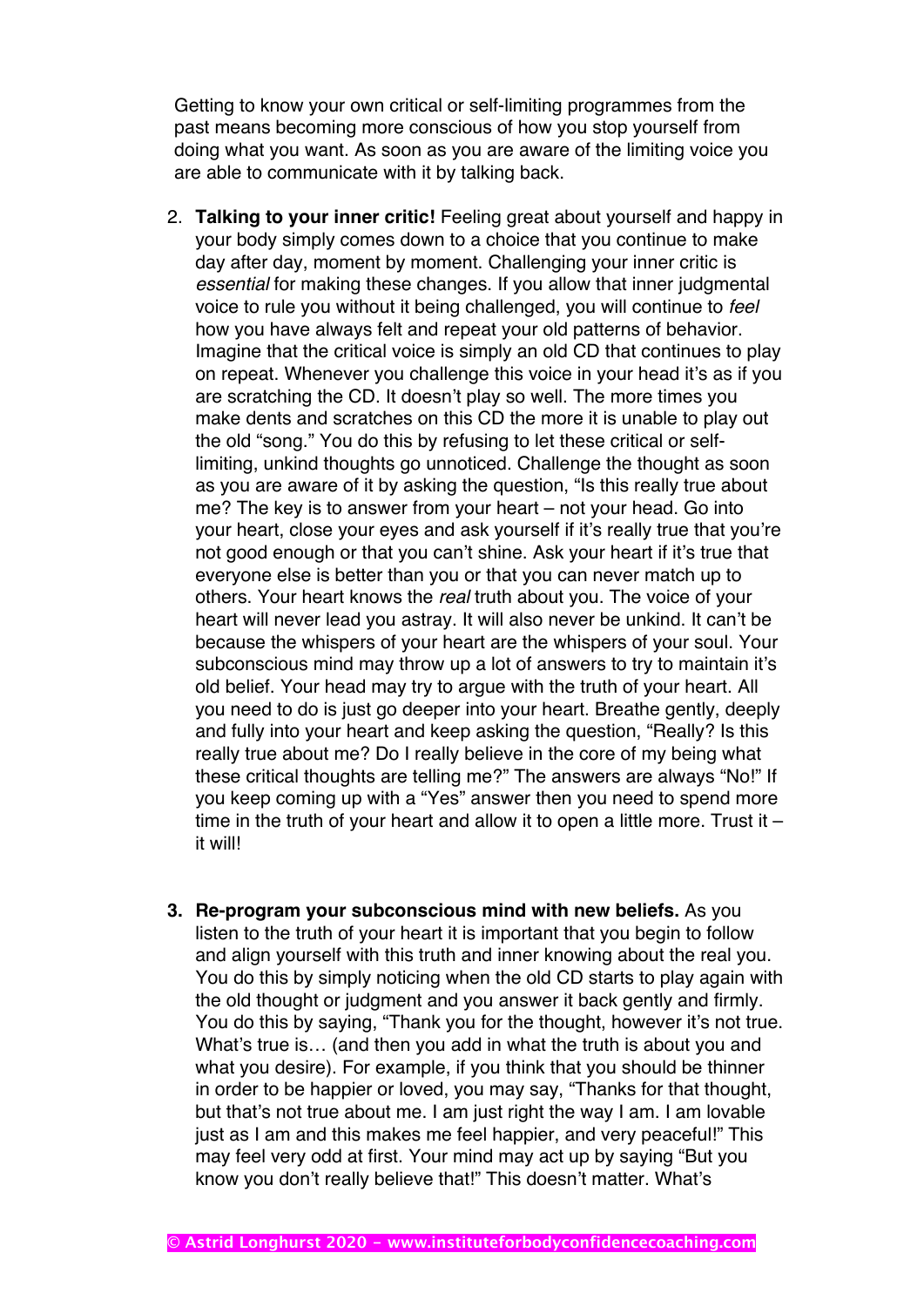important is that you keep putting in the truth. It takes a little time to really feel and believe in what you are saying. This is because you have felt that the old beliefs were right for so long. They *feel* as if they are the truth. Give yourself time for your feelings to come into alignment with your new more positive and heartfelt statements and truths about you. Remember that what you are doing is directing your subconscious mind to focus on new things. Essentially you are interrupting the old loop of unhelpful thinking and creating a positive circle of confidence. Some great new beliefs you might choose are:

- **A) I feel great about me**
- **B) I value who I am and believe I am strong, talented, creative and beautiful.**
- **C) I love my life.**
- **D) I love the way I look – it's me!**
- **E) I am unique.**
- **F) I treat my body well because I care about me!**
- **G) I feel happy, content and excited by my life**
- 4. **Trigger your body confidence!** Visualization is a powerful way to help reprogramme your subconscious mind. Everything in your life begins with a thought first. Every action and feeling comes from what and how you are thinking. Use this powerful visualization technique to give you instant body confidence whenever you may need it! Follow these steps:
	- 1. Define how you want to feel. Be exact and specific. Saying that you don't want to feel anxious is not enough. However, saying that you want to feel energized, totally happy, wonderful, excited and full of life gives a clear, precise message to the subconscious.
	- 2. Recall a time in your life when you felt this way. It's not so important what is happening but the feelings you have about it. Go with your strongest feeling and imagine it as if it were happening right now. Feel the feelings, hear, see and experience everything in this moment. Make the image bigger, brighter, louder and more intense. Build it to its peak and then…
	- **3.** Make a fist with your left hand at the same time as visualizing a symbol, which represents this feeling. If you want to feel calm and centered this might be a picture of a peaceful lake or Buddhist monk. If you want to feel confident, happy and excited it might be a picture of a fairground, balloons, a rock concert etc. Choose whatever image feels right for you.
	- **4.** Hold this state for a few moments and then release. Repeat steps 1-4 five times. After this, any time you need an extra boost of confidence all you have to do is to clench your fist and think of the symbol you chose.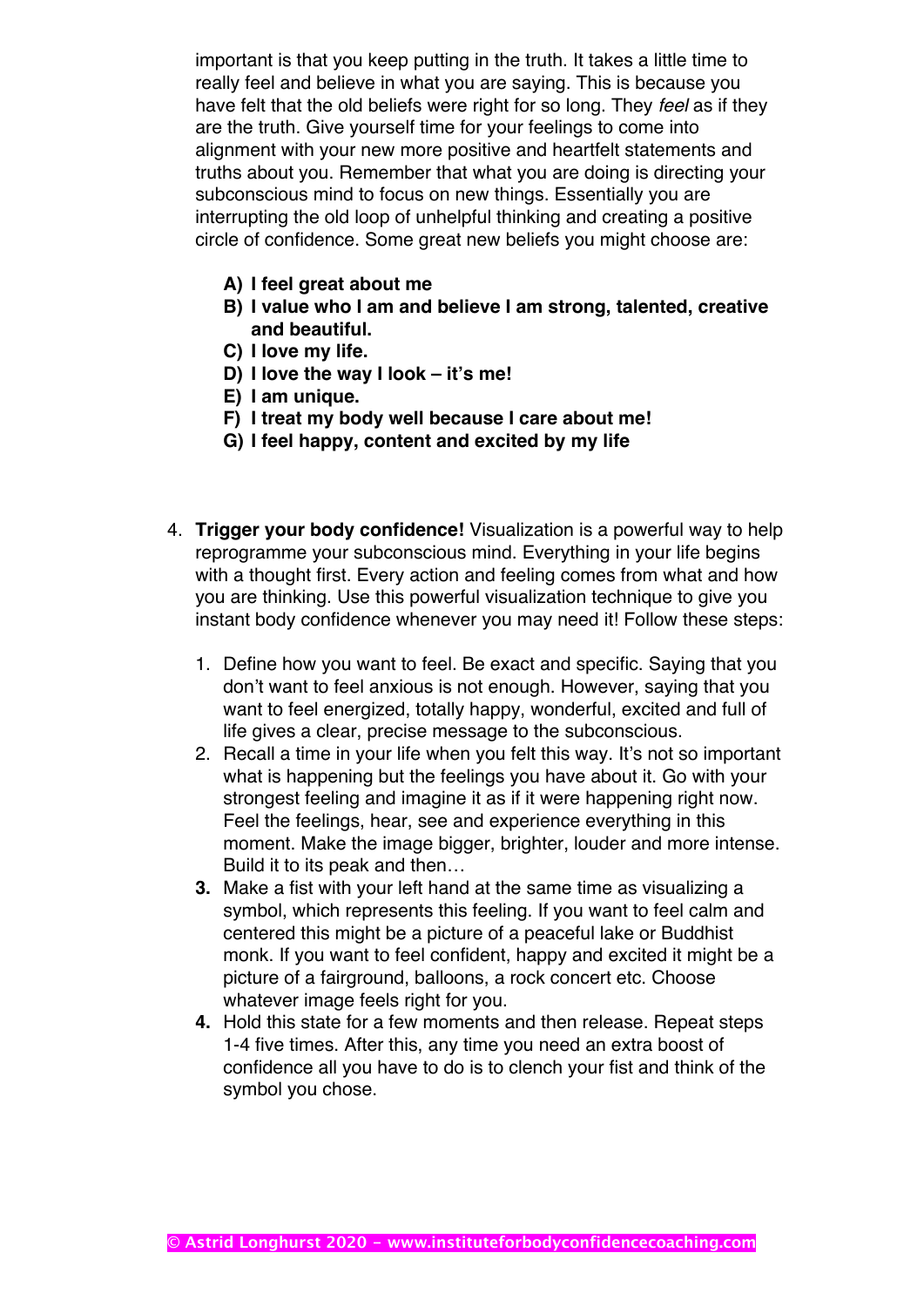**5. Fall in love with YOU!** Ultimately, every single change that we make in our lives comes from two directions. We are either making changes that come from love (growth and expansion) or fear (protection and contraction). When we make changes from fear we move into stagnation and limitation. We hide away, unsure of our place in this world. We worry what others will think or say about us and we begin to limit *all* areas of our life. However, when you begin to make choices and decisions based on love, your whole world opens up like a flower on a warm summer's day. There is trust that everything is okay. You feel supported. You stop worrying about what others think and become more interested in what thoughts you are thinking. Falling in love with you means building a new, kinder and compassionate relationship with you. It means that you become your best friend. You refuse to speak harshly of yourself. You stop listening to the cruel or harsh judgments that others may have of their body or yours and you *align* yourself with what feels good. It means that you begin to notice when you are tired or low and you seek to comfort yourself in the most loving of ways. Falling in love with who you are is a journey that will invite you to open your heart to the most beautiful person in your life – YOU! It asks you to put yourself on the list of people to love and care about!

**Love is a daily commitment –** To really love who you are, you have to be there for YOU! It's a different way of living. For me it has meant that I place a high priority on a few areas in my life that previously I ignored. My loving commitment means that I seek to look after my body first. I give myself a quiet time in the morning to just sit and breathe and tap into how I am feeling and how I would like the day ahead to be. I may write in my journal or do some of my gentle mindful movement exercises that I created (Chakranetics™). You can find out more at www.chakranetics.com The other major change that I made was to put food first! My relationship with food had always been so difficult to the point that I really didn't know what to eat anymore or feel worthy of giving myself what I truly desired. Food was always an afterthought except on the days that I was bingeing or eating compulsively. The more I loved myself, the more I made healthful loving choices based on wanting the best for me. I began to eat in alignment with how I desired to feel. I spent time shopping for what foods made me feel alive, happy, healthy and full of energy. I researched and studied how food affects how we feel and think and put all this learning into my choices. I spent time preparing food; making up fruit salads, juices, smoothies and making sure I had what I wanted in the fridge. This was a complete turnaround for me. The "old" me really only used food as an escape or medication when I couldn't bear or manage to feel what I was feeling. The "new" me embraces food as a friend and a joy! I love going shopping for foods that will fill my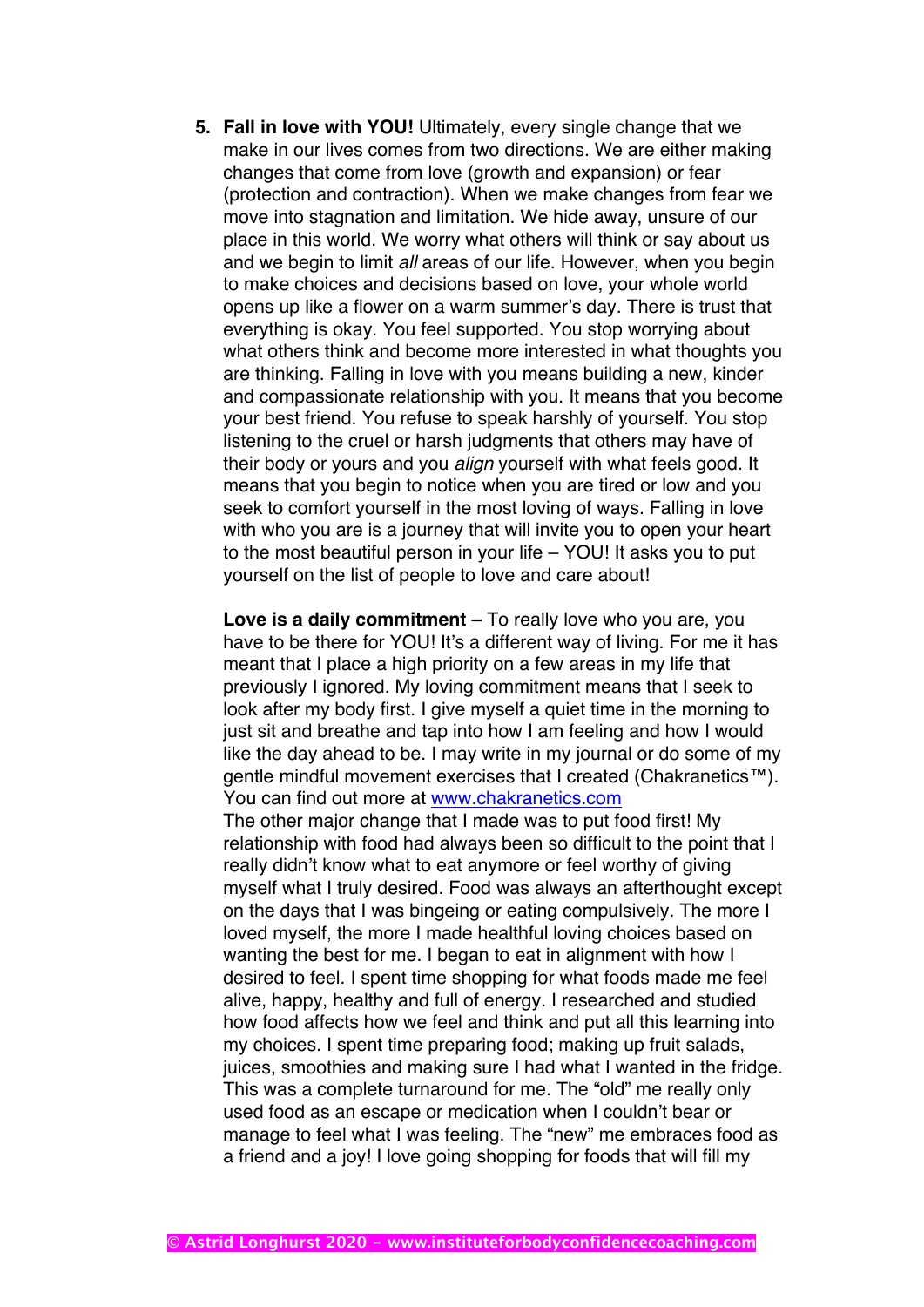body with love and health. It is the most loving thing I can do for me and is now my number one priority.

The other ways that I show my body love is to rest when I need to and also prioritize sleep. I watch less TV and rarely look at the news. I read books that nourish my soul and make sure that I have enough space and time in my day to make heart-enlivening decisions. The result has been more inner peace, happiness and joy than I have ever felt before. I am more open and less quick to judge or make snap decisions. When difficulties or challenges arise I am more inclined to take a deep slow full breath than hit the ceiling in temper, frustration or anger. I allow my body to continually shape and reshape its form, flow and feelings according to this loving way of being. I am home and my wish is for you also to come home to your beautiful self.

# Five Quick Body Confidence Boosters!

- 1. Decide that the next time you look in the mirror you will smile at yourself!
- 2. Affirm to yourself daily, "I am so proud of me and I open my heart to loving me more and more each day!"
- 3. Make sure that the only diet you go on is one from negative thoughts, unkind words and actions towards you!
- 4. At the end of each day, thank your body for all that you have experienced, done, felt and achieved!
- 5. Next time you find yourself comparing yourself to the blonde beauty standing next to you in the check out queue, compliment her on how great she looks or ask her where she gets her hair done or where her shoes come from. That way not only do you lift your own confidence but you boost hers too and break the comparison trap!

\_\_\_\_\_\_\_\_\_\_\_\_\_\_\_\_\_\_\_\_\_\_\_\_\_\_\_\_\_\_\_\_\_\_\_\_\_\_\_\_\_\_\_\_\_\_\_\_\_\_\_\_\_\_\_\_\_\_\_\_\_\_



Astrid Longhurst, the founder and director of **the Institute for Body Confidence Coaching**, is passionately committed to helping people build transformative relationships with their bodies and live their life to their full potential.

A highly acclaimed author, speaker, body confidence expert and master movement energy coach, Astrid combines psychology, mind body spirit wisdom, movement medicine and state of the art body confidence coaching to inspire people everywhere to recharge their energy and reclaim their lives.

Astrid offers blended learning courses, long distance coaching, workshops, inspirational